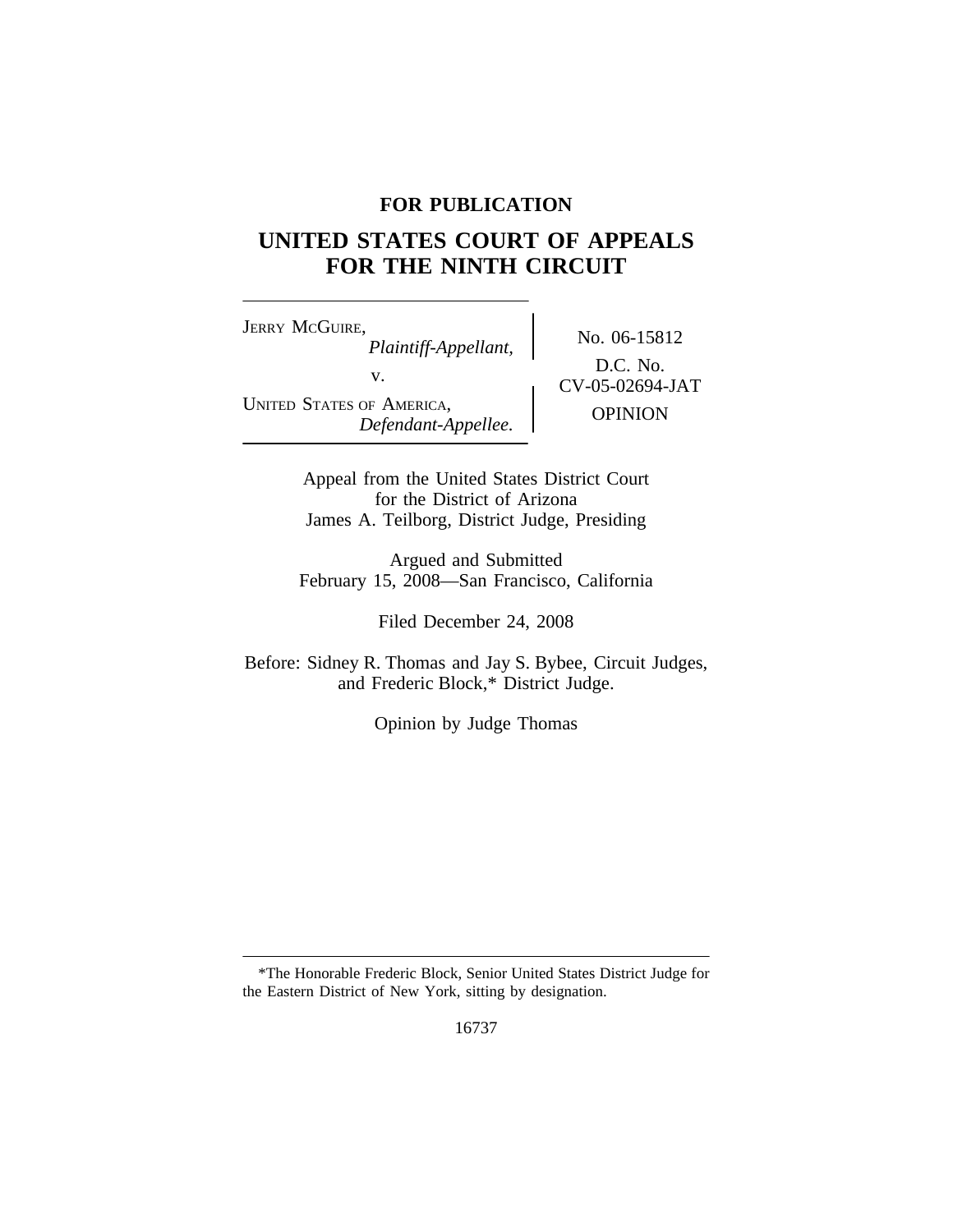# **COUNSEL**

Robert M. Cook; Phoenix, Arizona; David A. Domina and James F. Cann, Omaha, Nebraska, for the appellant.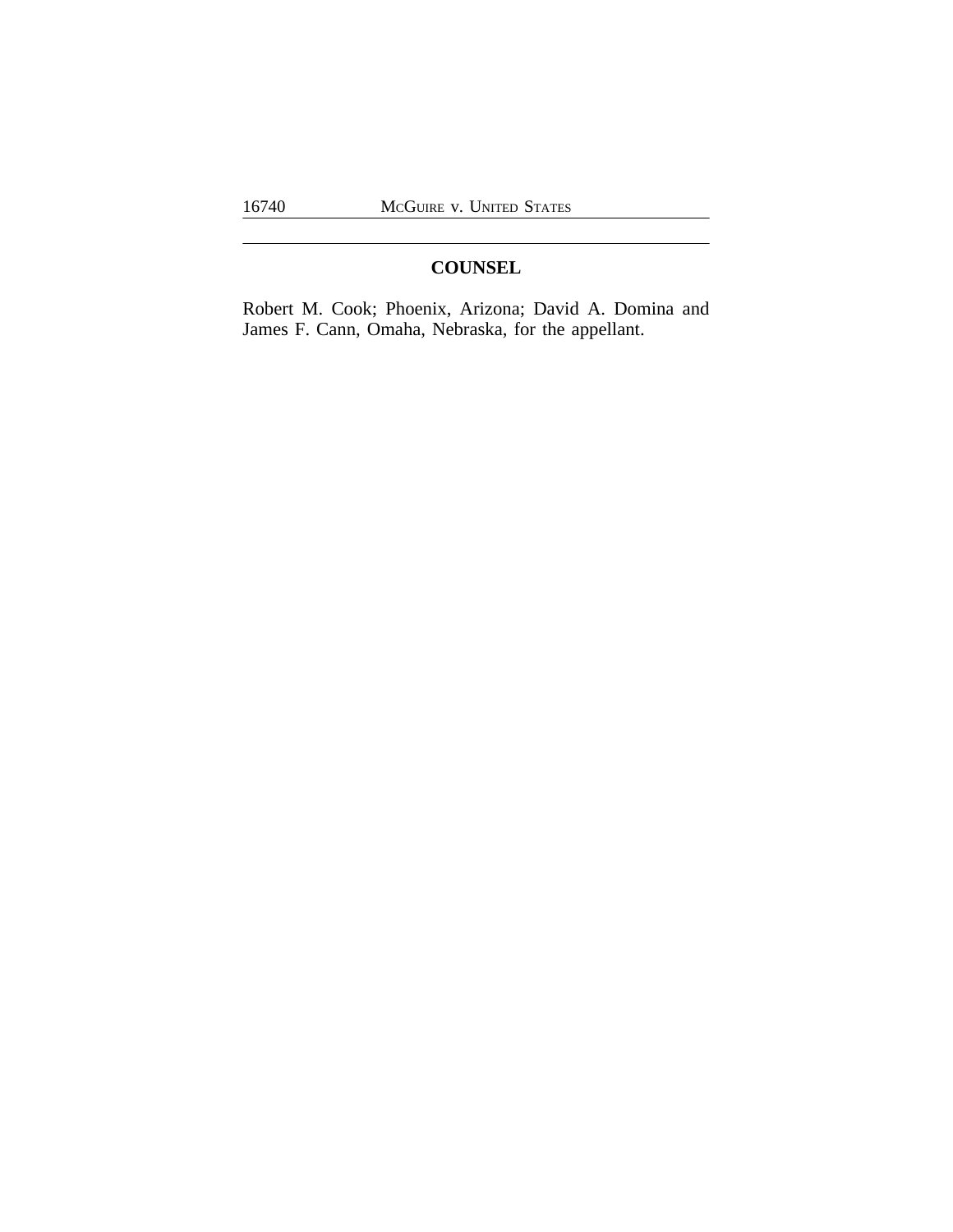Sue Ellen Wooldridge, Assistant Attorney General, Richard G. Patrick, Assistant U.S. Attorney, Phoenix, Arizona; Elizabeth A. Peterson, Katherine J. Barton, Attorneys, Department of Justice, Environment & Natural Resources Division, Washington, D.C., for the appellee.

### **OPINION**

#### THOMAS, Circuit Judge:

This appeal presents the question of whether district courts have jurisdiction to entertain a bankruptcy debtor's Tucker Act claims. We conclude that the Tucker Act's sovereign immunity waiver is limited to suits filed in the United States Court of Federal Claims. We reverse the judgment of the district court and remand with instructions to transfer the action to the Court of Federal Claims, which is the appropriate venue for takings claims in excess of \$10,000.

I

Jerry McGuire is an experienced farmer with a degree in agronomy and agricultural economics from the University of Arizona. In 1994, McGuire entered into a lease with the Colorado River Indian Tribe ("the Tribe") for 1,355.97 acres of farmland ("Leased Property") on the Tribe's reservation near Parker, Arizona. The lease was for a ten-year period commencing on January 1, 1995 and expiring on December 31, 2004. McGuire was required to pay the Tribe \$226,411.92 per year, subject to an appraisal for the years 2000 through 2004. Because the Leased Property was land held in trust for the Tribe by the United States, the lease required the approval of the United States Bureau of Indian Affairs ("BIA"). Allen Anspach, Superintendent of the Colorado River Agency of the BIA, approved the lease on June 13, 1996.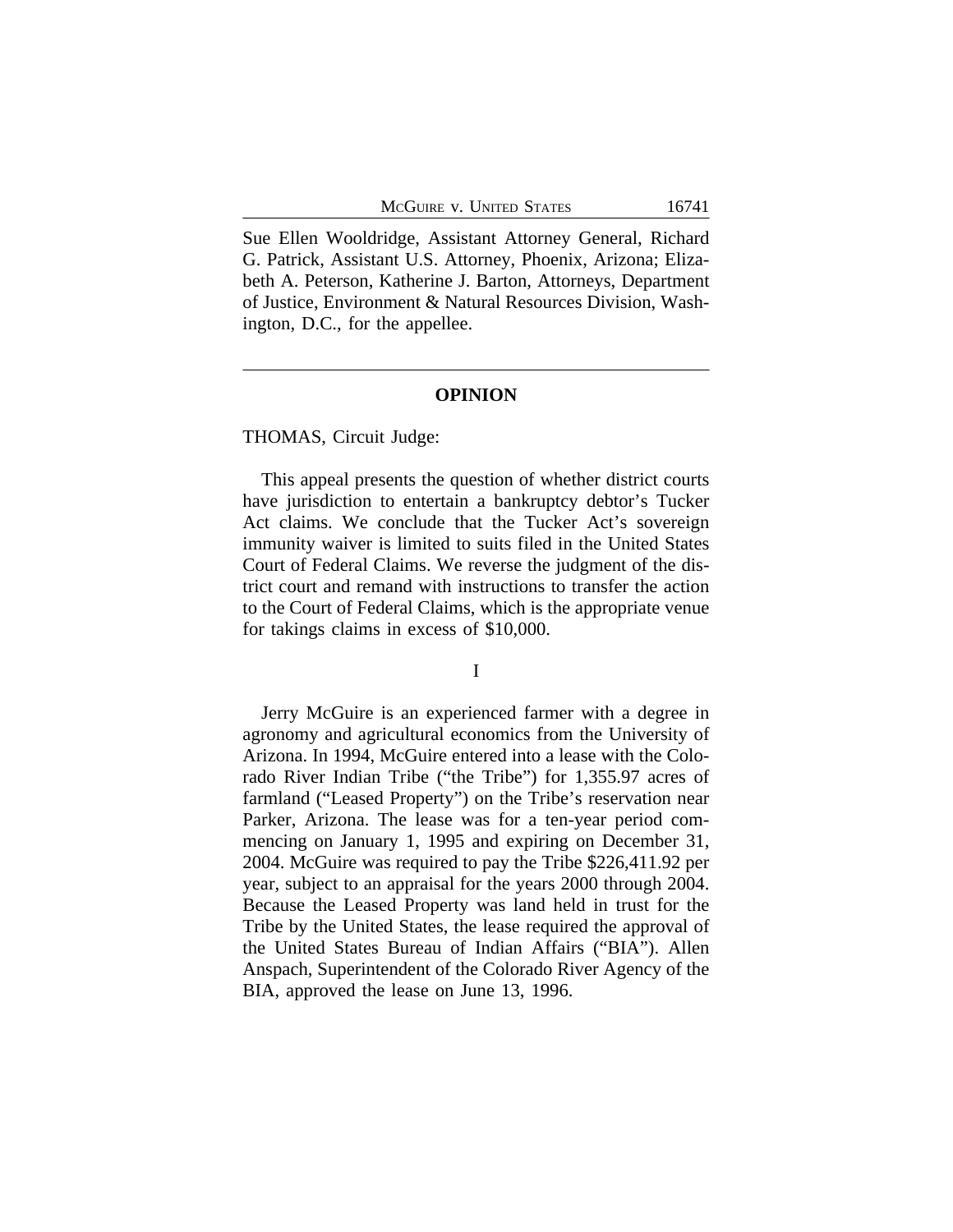A BIA canal running east to west bisected the Leased Property, dividing the property into a northern half and southern half. At the time the lease was executed, a bridge crossed the BIA canal providing access to the north portion of the property from Mohave Road, the main road that runs from Parker, Arizona to Interstate Highway 10. The bridge was constructed by a former tenant sometime in the 1960's and was made of wood with round concrete piers or bulkheads underneath. The bridge provided the most common and easiest access to the northern portion.

McGuire planted and maintained alfalfa on most of the Leased Property. McGuire made substantial investments towards harvesting the alfalfa crop, purchasing tractors, other farming equipment, trucks, seed, labor, laser leveling, tillage, herbicides and fertilizer. In total, McGuire invested roughly \$1,225,300 at the outset of the lease. McGuire acquired a long-term and short-term/revolving loan to finance his investments. From 1995 through 1999, McGuire timely paid his lease payment and water bills every year.

In summer 1998, Anspach verbally informed McGuire that the BIA was going to remove the bridge because it was unsafe. On December 9, 1998, after meeting with McGuire, the Tribe sent a letter to the BIA stating that removal of the bridge would severely limit access to farming lands and decrease the value of the land. The Tribe asked for time to work out a solution. The Tribe sent a second letter on December 23, 1998 asking the BIA to explore alternatives to removing the bridge because the tenants needed the bridge to access the farm land.

Anspach replied to the Tribe on December 24, 1998. Anspach stated that the bridge would be removed in early 2000 because the bridge was not legally authorized under 25 C.F.R. § 171.9 and because the BIA believed the bridge was unsafe. Anspach recommended that the farmers either reroute access or develop a new bridge approved by the BIA. On February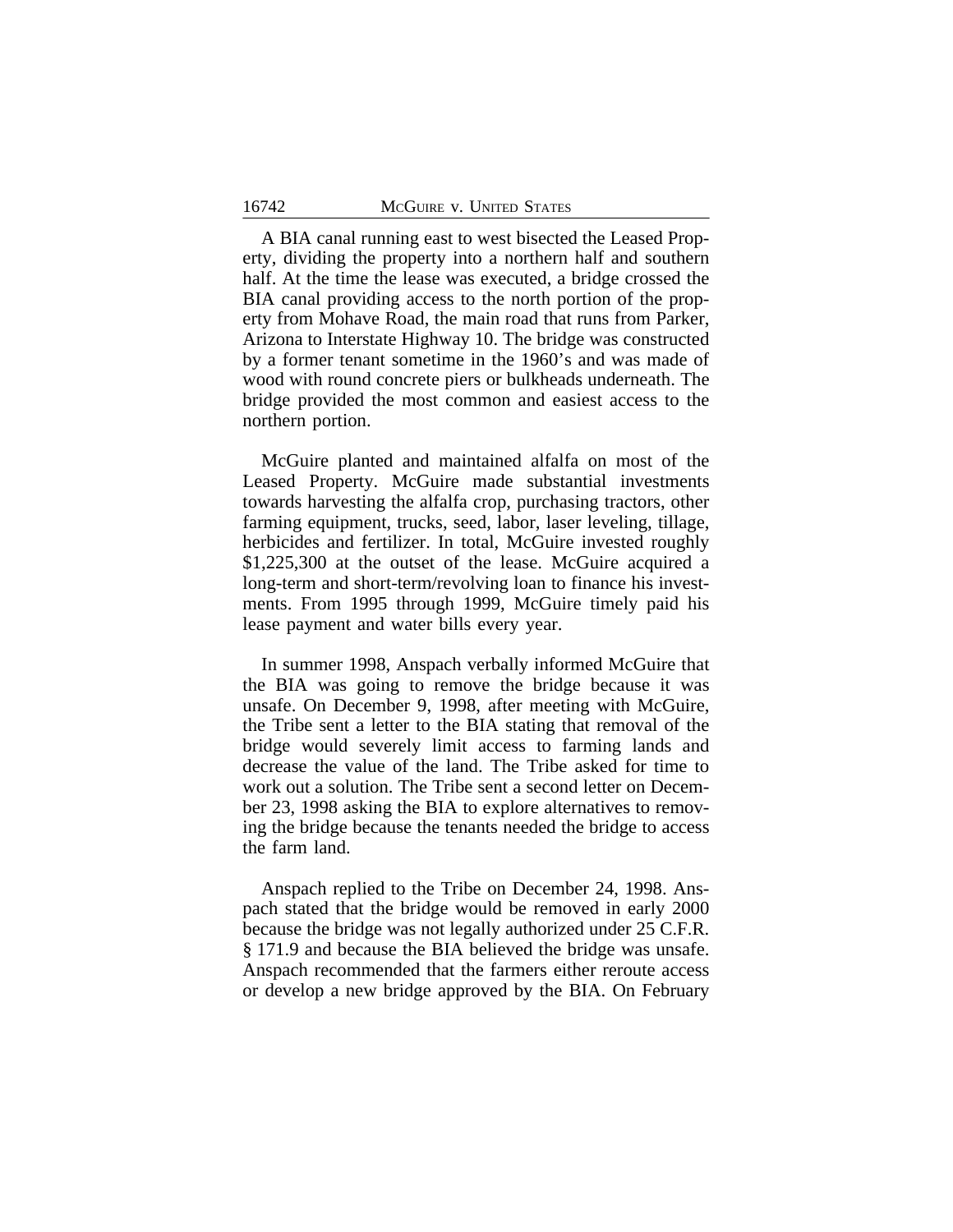5, 1999, Anspach sent the first of three letters to McGuire giving him written notice that the bridge would be removed in January 2000 because it was deemed to be unsafe and unauthorized. The letter stated:

"If you should decide that you need to bridge the canal in order to operate your farm you may submit to the Agency Superintendent plans, with specifications, for a new bridge and apply for a crossing permit. See attached; Reference to 25 CFR, Ch. 171.9 Structures."

A copy of the regulations was included with the letter. Anspach directed McGuire to contact Ted Henry, Irrigation Systems Manager, if he had any questions.

During 1999, McGuire contacted Henry and Jeff Hinkins, Supervisory General Engineer, and discussed the bridge with them on several occasions. At trial, McGuire recounted one instance in which he drew a sketch of a design for a new bridge with Hinkins, and Hinkins said he was going to discuss it with Anspach. McGuire was told on several occasions by BIA staff that any decision concerning the bridge could only be made by Anspach. McGuire called Anspach throughout the year, but never spoke with Anspach or received a return phone call from him. During this time, BIA staff never provided McGuire with a permit form or formal application for a bridge permit.

In October 1999, McGuire retained local counsel and filed a complaint in tribal court against BIA for the impending removal of the bridge. The complaint alleged that removal of the bridge would be illegal, would breach the lease between McGuire and the Tribe and would take his leasehold. The BIA declined to appear in tribal court. McGuire also appealed Anspach's decision within the BIA to the Western Regional Office, which upheld Anspach's decision. McGuire did not take the appeal any higher within the BIA.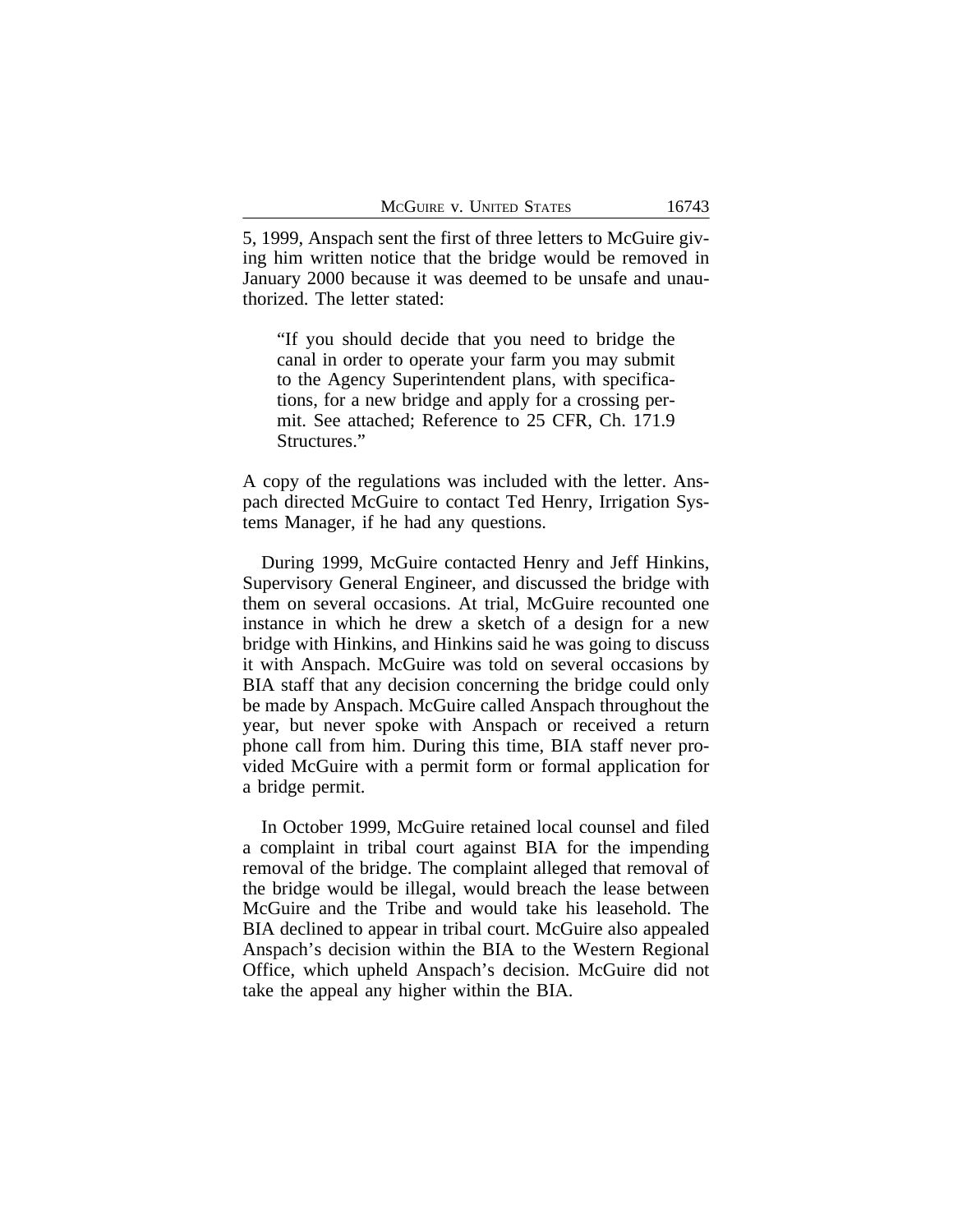Anspach sent McGuire two additional letters on August 25, 1999 and November 12, 1999 stating that the bridge would be removed in January 2000 and that McGuire could apply for a permit for a new bridge in accordance with 25 C.F.R. § 171.9. On November 12, 1999 — the same date as Anspach's last letter to McGuire — the BIA blocked the bridge. The bridge was dismantled and removed in January 2000.

Although the northern portion of the Leased Property could be reached by a few other routes, none were reasonable means of access for McGuire's farming equipment. McGuire and his haulers attempted to access the northern portion in a variety of ways, but none proved successful. McGuire subsequently tried to renegotiate the lease with the Tribe, but the Tribe was unwilling to lower the lease payment or decrease the amount of Leased Property to only include the southern portion. McGuire could not generate enough revenue to make the lease payment from the income from the southern portion alone, and defaulted on his lease in 2000.

McGuire filed for Chapter 11 bankruptcy relief on June 5, 2001. On November 13, 2001, he filed this inverse condemnation action against the United States in bankruptcy court, seeking \$2 million in compensation.**<sup>1</sup>** The United States moved to dismiss for lack of jurisdiction on sovereign immunity grounds. On December 9, 2002, the bankruptcy court issued "Findings and Recommendations." The court held that the Tucker Act, 28 U.S.C. § 1491, waived the government's immunity to suit in district court, relying on the Federal Circuit's decision in *Quality Tooling v. United States*, 47 F.3d 1569 (Fed. Cir. 1995). The court found that it should maintain jurisdiction over the action in the interests of judicial economy and not unduly burdening McGuire. Finally, the court

**<sup>1</sup>**McGuire's complaint originally included several additional claims and defendants, but he proceeded only under the inverse condemnation theory. The United States was substituted as the sole defendant, replacing the other defendants named in the complaint.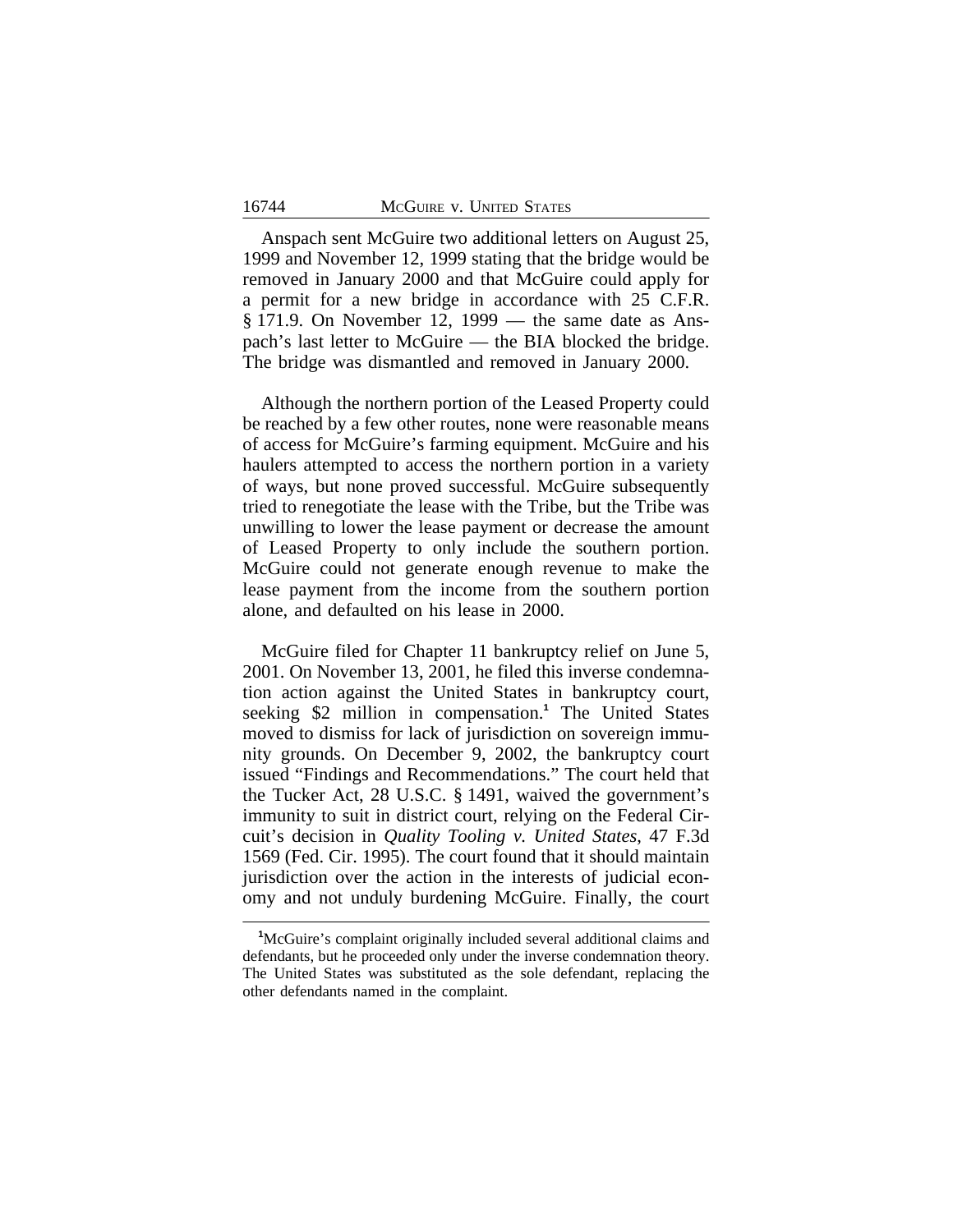held that the proceeding was not a "core proceeding" and therefore it should report its findings and recommendations to the district court for action under 28 U.S.C. § 157(c). On July 11, 2003, the district court adopted the bankruptcy court's "Findings and Recommendations" and denied the United States' motion to dismiss.

The district court remanded the case to bankruptcy court for trial, which was conducted on April 14 and 15, 2005. Following trial, the bankruptcy court issued "Proposed Findings of Fact and Conclusions of Law," in which the court found that the United States had committed a regulatory taking of McGuire's leasehold interest and recommended an award of  $$1,132,059.60$  in damages — the fair market value of the lease on the entire property for the remaining five years of the lease.

The district court rejected the bankruptcy court's recommendations. The court agreed with the bankruptcy court that the government's actions could qualify as a "regulatory taking," but held that McGuire's claim was not ripe for review because the government never denied an application for a permit to construct a new bridge. This timely appeal followed.

We review the district court's conclusions of law *de novo* and its findings of fact for clear error. *Lim v. City of Long Beach*, 217 F.3d 1050, 1054 (9th Cir. 2000). We review jurisdictional issues in bankruptcy *de novo*. *In re Mantz*, 343 F.3d 1207, 1211 (9th Cir. 2003).

### II

**[1]** The district court erred in holding that McGuire's takings claim was not ripe for review because he never applied for a permit to develop a new bridge. The Supreme Court has held that "a claim that the application of government regulations effects a taking of a property interest is not ripe until the government entity charged with implementing the regulations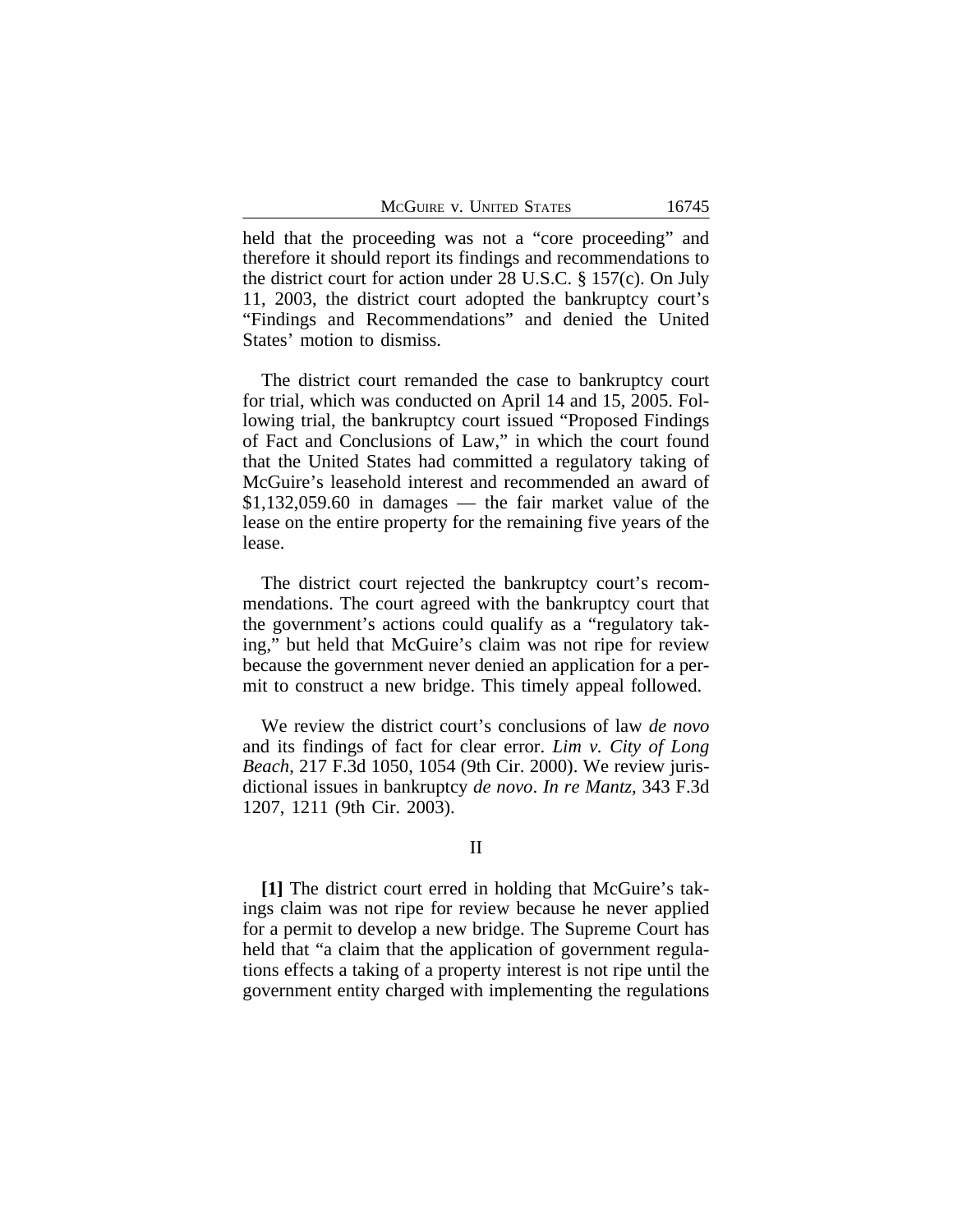has reached a final decision regarding the application of the regulations to the property at issue." *Williamson Planning Comm'n v. Hamilton Bank*, 473 U.S. 172, 186 (1985). A court must know "the nature and extent of permitted development before adjudicating the constitutionality of the regulations that purport to limit it." *MacDonald v. County of Yolo*, 477 U.S. 340, 351 (1986). Until a property owner obtains a final decision from the government, " 'it is impossible to tell whether the land [retains] any reasonable beneficial use or whether [existing] expectation interests [have] been destroyed.' " *Mac-Donald*, 477 U.S. at 349 (quoting *Williamson Planning Comm'n*, 473 U.S. at 190 n. 11). Additionally, because "the very existence of a permit system implies that permission may be granted," "[o]nly when a permit is denied and the effect of the denial is to prevent 'economically viable' use of the land in question can it be said that a taking has occurred." *United States v. Riverside Bayview Homes*, 474 U.S. 121, 127 (1985).

**[2]** To the extent that the ripeness requirements developed in these land use development cases apply to the case at bar,**<sup>2</sup>** we hold that McGuire's takings claim is ripe because he sufficiently complied with the permitting system as practiced by the BIA. BIA regulations in effect at the time permitted a private party to apply for a permit to build a bridge or crossing for private use at the party's own expense by obtaining the approval of the "Officer-in-Charge." 25 C.F.R. § 171.9(c) (1999). The BIA sent three letters to McGuire prior to the removal of the bridge, all of which informed McGuire that he could apply for a permit by submitting "plans, with specifications, for a new bridge and apply for a crossing permit" to Anspach. However, in practice, the Colorado River Agency of the BIA did not follow a formal permitting process. At trial,

<sup>&</sup>lt;sup>2</sup>We note that the government's argument that McGuire was required to submit a formal permit application might be better characterized as an exhaustion argument or a defense to liability. Regardless of how the objection is characterized, it is clear that McGuire sufficiently complied with BIA practice and the objection is without merit.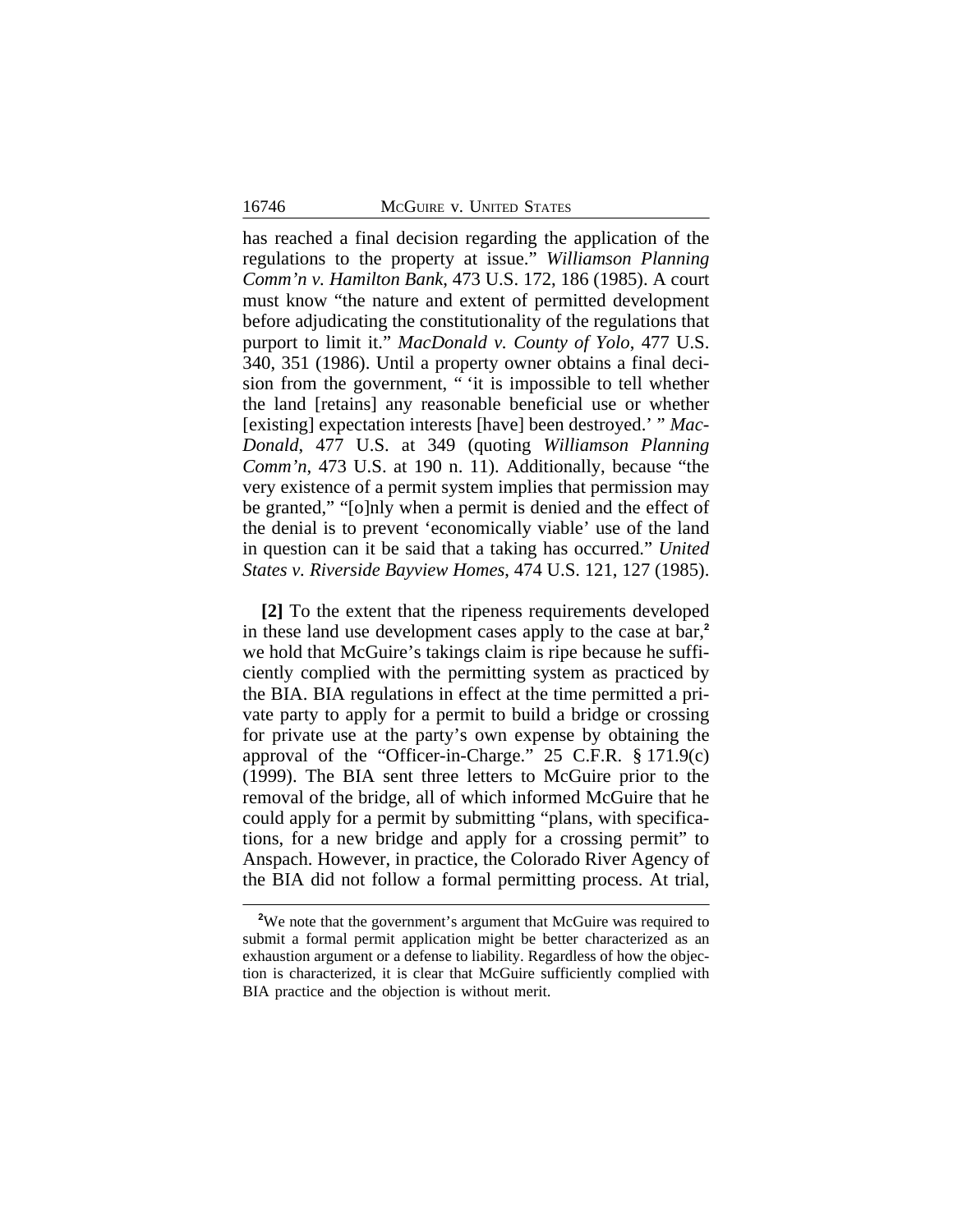Anspach explained that a property owner who wants to put in a bridge typically approaches the BIA and says:

"We'd like to put a bridge here. And can you help us come up with some plans and specs?" Or "Here are my proposed plans and specs. What do you think?" And then we have our engineers and staff look at it and go from there.

Anspach testified that he had never personally received a written proposal during his tenure at the BIA.

**[3]** McGuire followed the prevailing practice by contacting the BIA on a number of occasions during 1999. Following the instructions in the BIA's letters, McGuire discussed the bridge removal and plans for a new bridge several times with Henry and Hinkins. McGuire testified that on one occasion he drew a sketch of a design for a new bridge with Hinkins. McGuire repeatedly attempted to reach Anspach by phone, but never received a call back.

During this time, McGuire tried a variety of additional strategies to maintain access to the Leased Property: he enlisted the help of the Tribe, who sent two letters to the BIA on McGuire's behalf requesting that the BIA not remove the bridge and try to work out an alternative solution; he retained local counsel and filed suit against the BIA in tribal court, but the BIA declined to appear; and he appealed Anspach's decision to the Western Regional Office of the BIA, which upheld Anspach's decision. In short, McGuire did everything reasonably within his power to prevent removal of the bridge and, when those efforts proved ineffective, to build a new one.

**[4]** The government's position thus amounts to the claim that the mere fact McGuire did not submit a formal application for a bridge permit renders his takings claim unripe. However, "[r]ipeness doctrine does not require a landowner to submit applications for their own sake." *Palazzolo v. Rhode*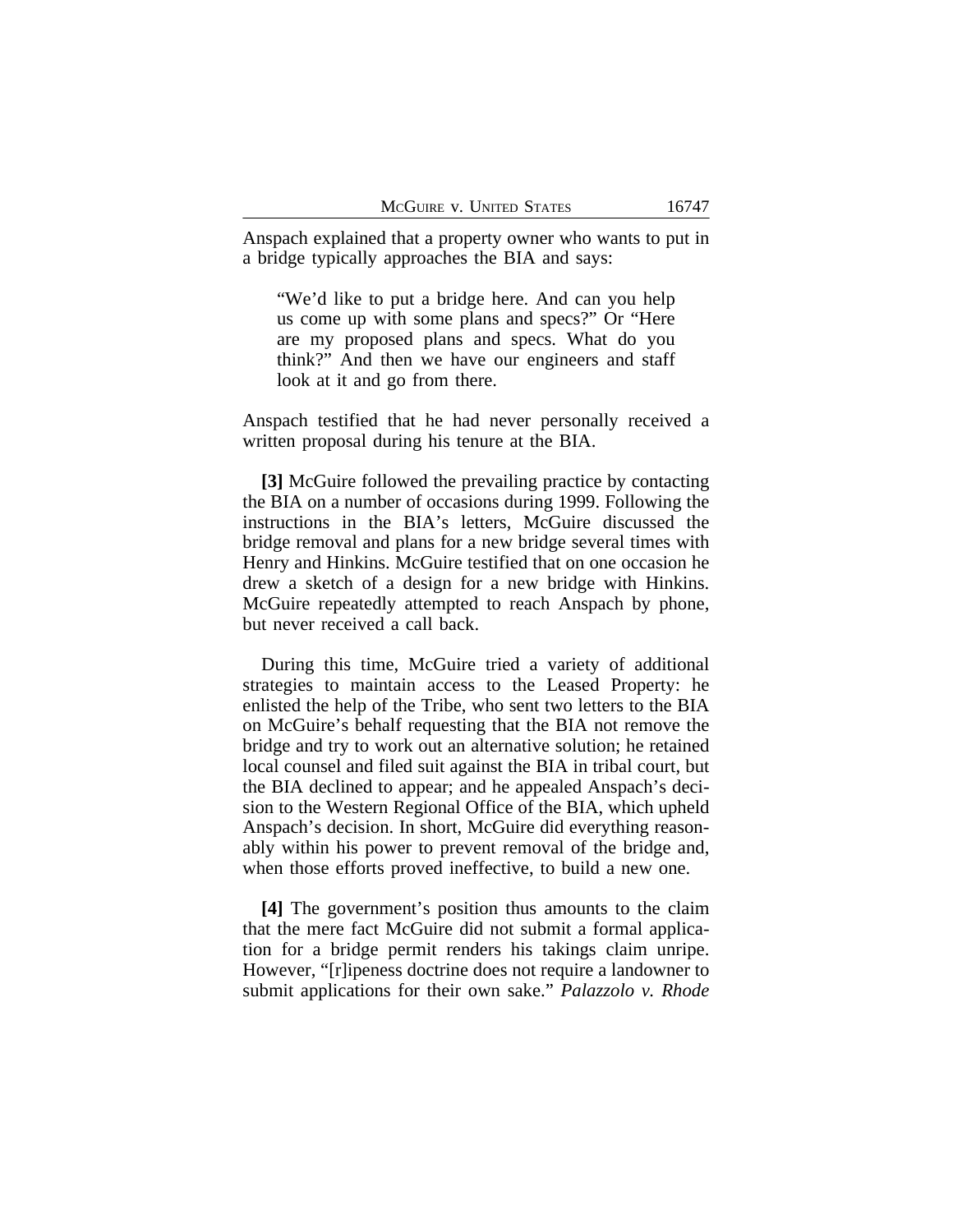*Island*, 533 U.S. 606, 622 (2001). Here, McGuire took "reasonable and necessary steps to allow" the BIA to exercise its "full discretion in considering development plans for the property." *Id.* at 620-21. No further purpose would have been served by filing a formal application for a bridge permit. Accordingly, McGuire's takings claim is ripe for review.**<sup>3</sup>**

#### III

Although McGuire's suit is ripe for adjudication, the doctrine of sovereign immunity bars the district court and bankruptcy courts from hearing the merits of his takings claim.

**[5]** "It is well settled that the United States is a sovereign, and, as such, is immune from suit unless it has expressly waived such immunity and consented to be sued. Such waiver cannot be implied, but must be unequivocally expressed. Where a suit has not been consented to by the United States, dismissal of the action is required . . . . [because] the existence of such consent is a prerequisite for jurisdiction." *Gilbert v. Da Grossa*, 756 F.2d 1455, 1458 (9th Cir. 1985) (internal quotation marks and citations omitted). Unless McGuire "satisfies the burden of establishing that its action falls within an unequivocally expressed waiver of sovereign immunity by Congress, it must be dismissed." *Dunn & Black v. United States*, 492 F.3d 1084, 1088 (9th Cir. 2007).

**<sup>3</sup>**Although we conclude in Section II that sovereign immunity barred the district and bankruptcy courts from hearing the merits of the claim, we reach the question of ripeness because we consider it a predicate to transferring the case to the Court of Federal Claims, as we do in Section V. *See Hose v. INS*, 180 F.3d 992, 995-96 (9th Cir. 1999) (en banc) ("In order for a case to be transferred pursuant to the federal transfer statute, the transferee court must be able to hear the matter upon transfer."). Although the ripeness question in this case is arguably prudential, rather than jurisdictional, judicial economy and courtesy to transferee courts dictates that we resolve threshold issues first before invoking the transfer statute. This consideration is particularly applicable in this case because ripeness formed the basis of the district court's decision, and it would be inappropriate to transfer a case that we did not consider ripe for adjudication.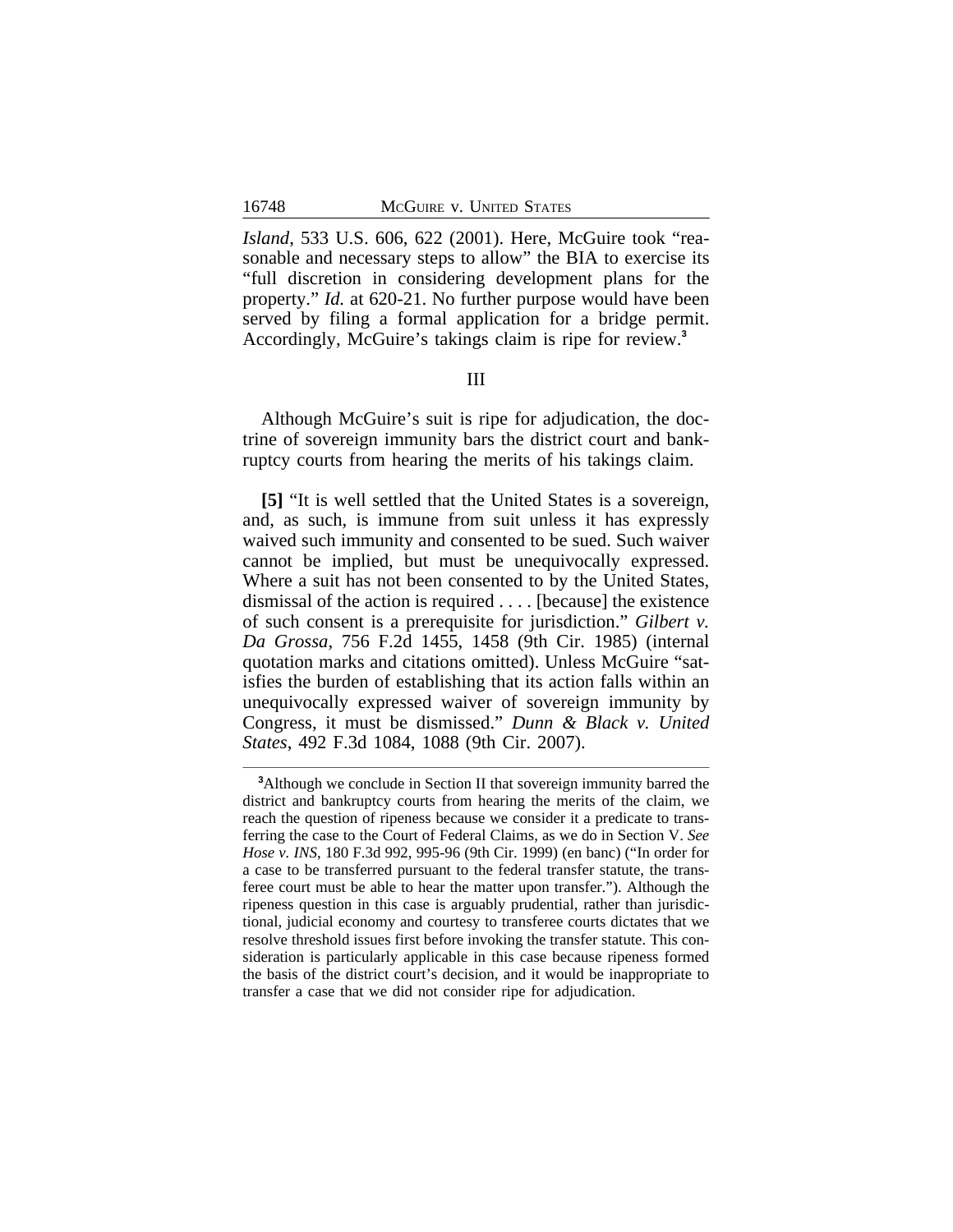**[6]** Whether the district court had jurisdiction over McGuire's takings claim requires us to consider the two principal federal statutes authorizing suit against the United States: the Tucker Act and the Little Tucker Act. The Tucker Act provides a waiver of sovereign immunity and for jurisdiction in the Court of Federal Claims for certain claims brought against the United States:

The United States Court of Federal Claims shall have jurisdiction to render judgment upon any claim against the United States founded either upon the Constitution, or any Act of Congress or any regulation of an executive department, or upon any express or implied contract with the United States, or for liquidated or unliquidated damages in cases not sounding in tort.

28 U.S.C. § 1491(a)(1). The Little Tucker Act provides a waiver of sovereign immunity and for concurrent district court jurisdiction over:

[a]ny . . . civil action or claim against the United States, not exceeding \$ 10,000 in amount, founded either upon the Constitution, or any Act of Congress, or any regulation of an executive department, or upon any express or implied contract with the United States, or for liquidated or unliquidated damages in cases not sounding in tort.

28 U.S.C. § 1346(a)(2). Read together, these statutes provide for jurisdiction solely in the Court of Federal Claims for Tucker Act claims seeking more than \$10,000 in damages, and concurrent district court jurisdiction over claims seeking \$10,000 or less. *United States v. Hohri*, 482 U.S. 64, 67 n.1 (1987). "The legislative intent in granting concurrent district court jurisdiction over claims of less than \$10,000 was to relieve small claimants of the expense of traveling to Washington, D.C., to litigate before the Court of Federal Claims,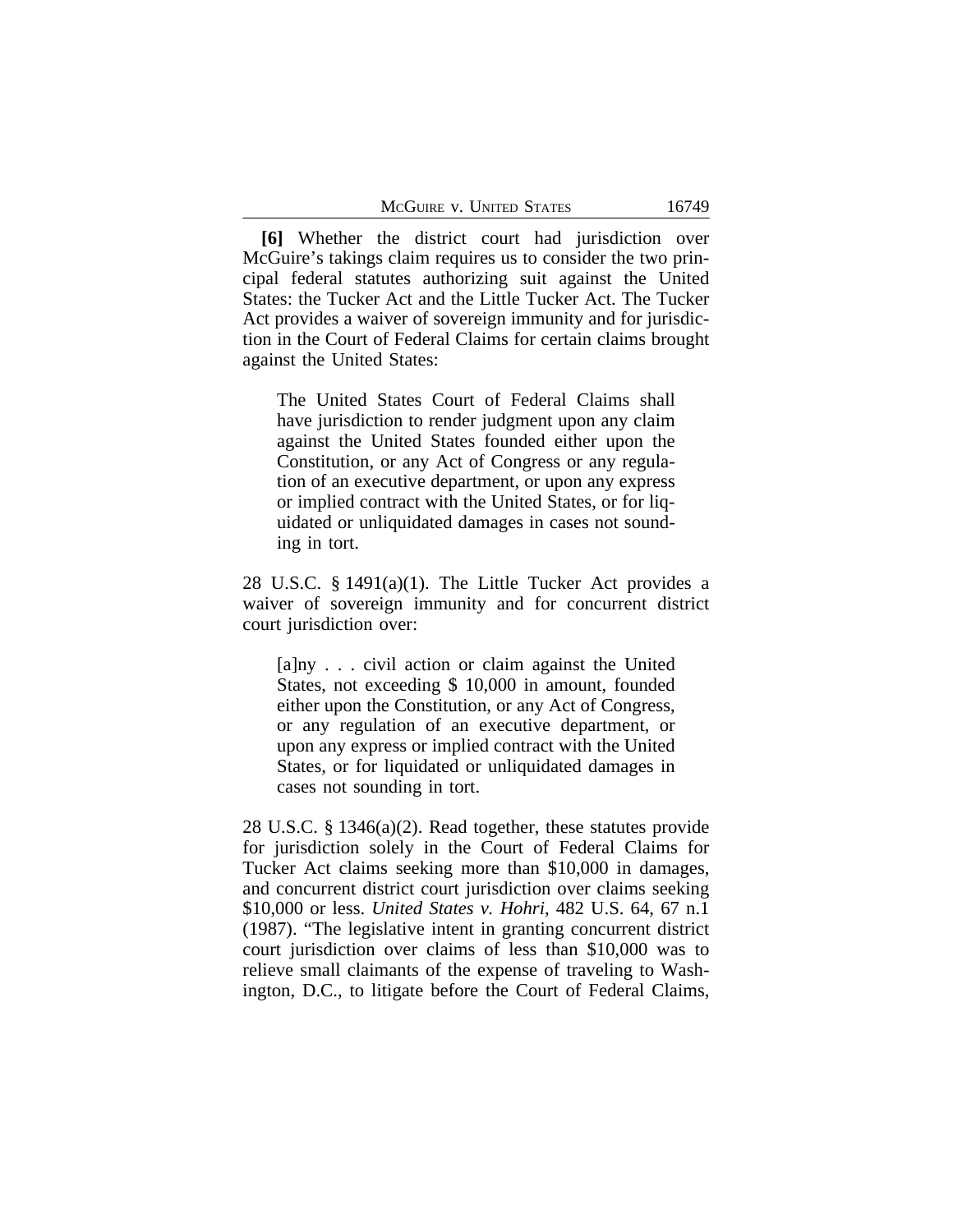while large claims remained centralized at the seat of the government so that department heads would be better able to protect the government's interests." Moore's Federal Practice 3d § 105.25[1][a]; *Shaw v. Gwatney*, 795 F.2d 1351, 1355-56 (8th Cir. 1986).

**[7]** McGuire's takings claim falls within the scope of the Tucker Act. A takings claim is the type of claim founded on the Constitution for which the Tucker Act grants jurisdiction in the Court of Federal Claims. *Eastern Enters. v. Apfel*, 524 U.S. 498, 520 (1998) ("[A] claim for just compensation under the Takings Clause must be brought to the Court of Federal Claims in the first instance, unless Congress has withdrawn the Tucker Act grant of jurisdiction in the relevant statute."); *Reg'l Rail Reorganization Act Cases*, 419 U.S. 102, 126 (1974); *United States v. Causby*, 328 U.S. 256, 267 (1946) ("If there is a taking, the claim is 'founded upon the Constitution' and within the jurisdiction of the Court of Claims to hear and determine."). McGuire claimed \$2,000,000 in damages, well in excess of the \$10,000 jurisdictional amount. Thus McGuire could have brought his takings claim in the Court of Federal Claims.

**[8]** But that is not the end of our inquiry, as a claim that falls under the Tucker Act does not necessarily have to be brought in the Court of Federal Claims. The Tucker Act's grant of jurisdiction to the Court of Federal Claims is frequently referred to as "exclusive," but "that court's jurisdiction is 'exclusive' only to the extent that Congress has not granted any other court authority to hear the claims that may be decided by the Claims Court." *Bowen v. Massachusetts*, 487 U.S. 879, 910 n.48 (1988). "[C]ourts have referred to the Tucker Act's grant of exclusive jurisdiction as a shorthand way of recognizing that Congress has waived sovereign immunity for [authorized] claims only for actions brought in the Court of Federal Claims." *Doe v. Tenet*, 329 F.3d 1135, 1141 n.3 (9th Cir. 2003), *rev'd on other grounds*, 554 U.S. 1 (2005). " '[J]urisdiction under the Tucker Act is not exclusive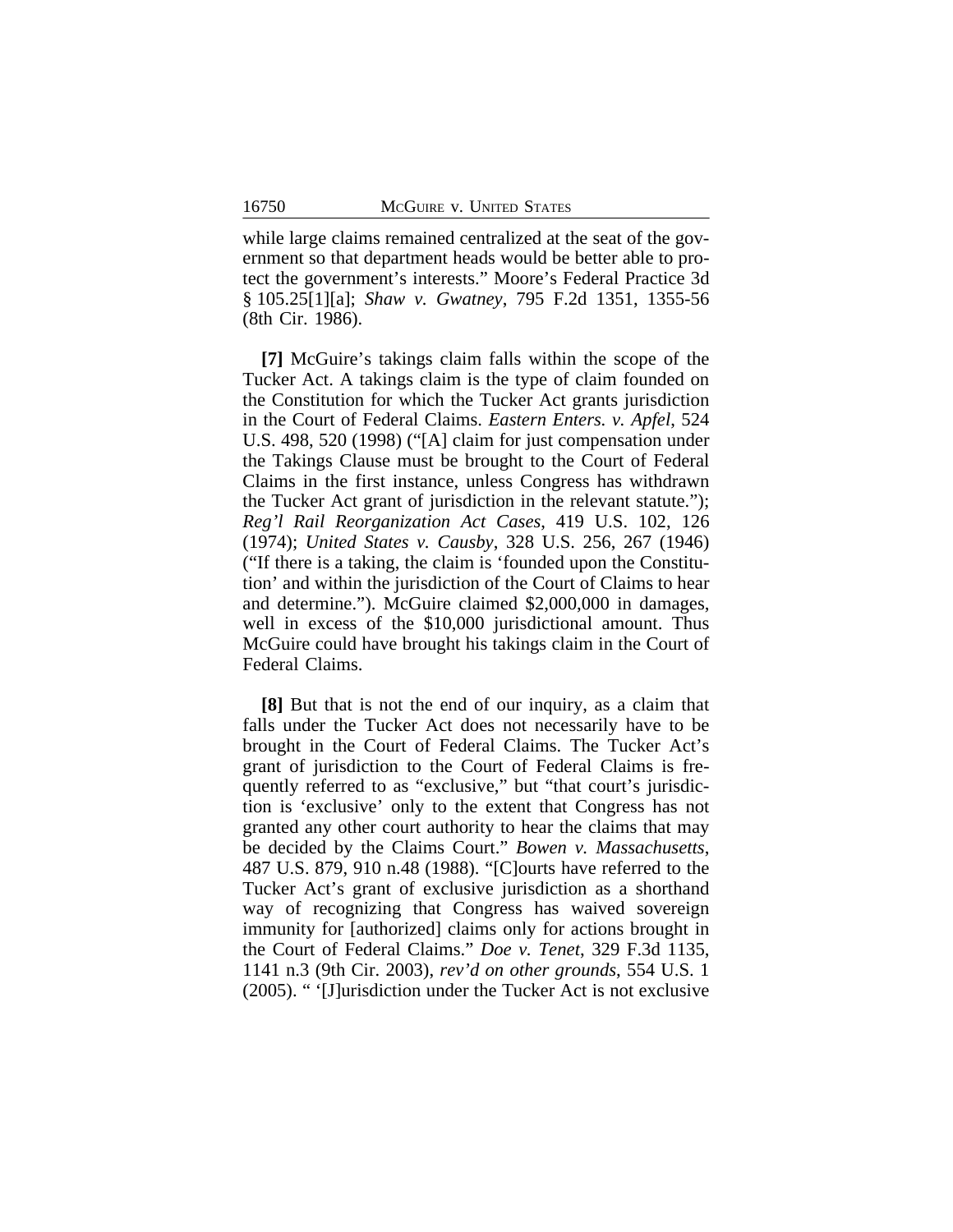where other statutes independently confer jurisdiction and waive sovereign immunity.' " *In re Liberty Constr.*, 9 F.3d 800, 801 (9th Cir. 1993) (quoting *Pacificorp v. Federal Energy Regulatory Comm'n*, 795 F.2d 816, 826 (9th Cir. 1985) (Wallace, J., concurring)).

**[9]** Thus, the Tucker Act does not preclude district court jurisdiction over McGuire's takings claim, so long as there is an independent waiver of sovereign immunity and grant of federal district court jurisdiction. The statutory basis for federal district court jurisdiction in this case is founded not on the Tucker Act, but on the Bankruptcy Code. The Bankruptcy Code provides:

. . . notwithstanding any Act of Congress that confers exclusive jurisdiction on a court or courts other than the district courts, the district courts shall have original but not exclusive jurisdiction of all civil proceedings arising under title 11, or arising in or related to cases under title 11.

28 U.S.C. § 1334(b). A civil proceeding is "related to" a title 11 case if "the outcome of the proceeding could conceivably have any effect on the estate being administered in bankruptcy." *In re Feitz*, 852 F.2d 455, 457 (9th Cir. 1988) (emphasis removed) (internal quotations and citation omitted). McGuire's takings claim undisputably falls under this broad grant of jurisdiction.

**[10]** While § 1334(b) provides a statutory basis for district court jurisdiction in this case, there is no corresponding statute that provides a waiver of sovereign immunity. The district court held that the Tucker Act provided the government's consent to suit in district court, relying primarily on *Quality Tooling v. United States*, 47 F.3d 1569 (Fed. Cir. 1995). There, the Federal Circuit held that a bankruptcy debtor**<sup>4</sup>**

**<sup>4</sup>**Quality Tooling brought a contract claim against the United States, pursuant to the Tucker Act and Contract Disputes Act of 1978, 41 U.S.C.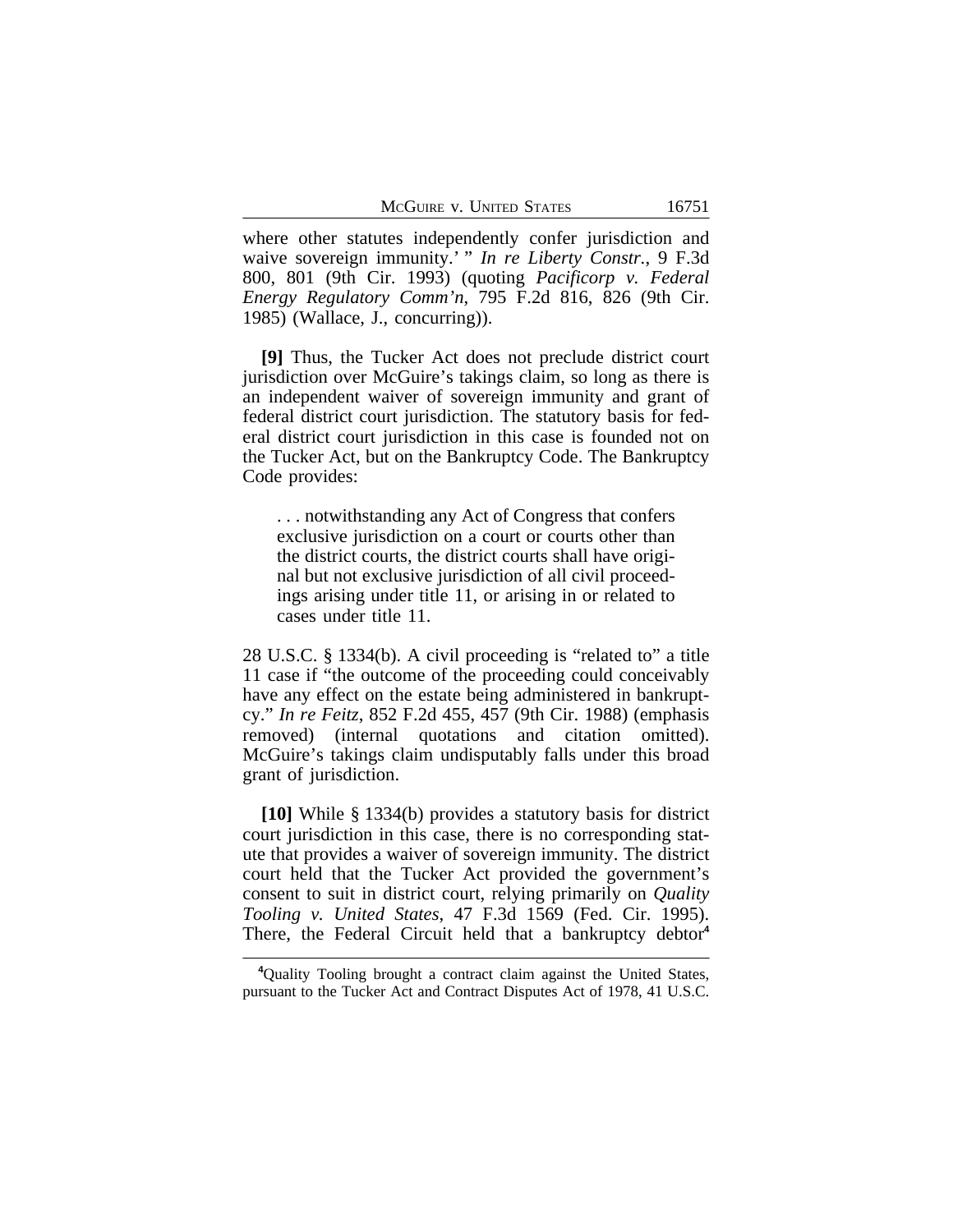could bring a contract claim against the federal government in a district court sitting in bankruptcy because the Tucker Act broadly "waives the government's immunity from suit on its contracts in any court to which Congress grants jurisdiction to hear the claim." *Id.* at 1575. Because § 1334(b) "give[s] the district court sitting in bankruptcy plenary authority over the bankrupt's estate and all claims by or against it," *id.* at 1573, the Federal Circuit concluded that the district court could properly exercise jurisdiction over the contract dispute.

**[11]** We cannot agree that the Tucker Act generally waives sovereign immunity for suits outside the Court of Federal Claims. The Tucker Act provides that the "Court of Federal Claims shall have jurisdiction to render judgment upon any claim against the United States founded . . . upon the Constitution . . . ." 28 U.S.C.  $\S$  1491(a)(1). The Supreme Court has required that "[a] waiver of the Federal Government's sovereign immunity must be unequivocally expressed in statutory text, and will not be implied." *Lane v. Pena*, 518 U.S. 187, 192 (1996) (internal citations omitted). Additionally, "the Government's consent to be sued must be construed strictly in favor of the sovereign, and not enlarged . . . beyond what the language requires." *United States v. Nordic Village*, 503 U.S. 30, 34 (1992) (internal quotations and citations omitted). Here, the statutory text of the Tucker Act is far from an "unequivocal expression" of consent to suit in federal district court. Indeed, if anything, the Tucker Act unequivocally limits claims like McGuire's to the Court of Federal Claims.

**[12]** This view is reinforced by the language in the Little Tucker Act that expressly provides for federal district court

<sup>§</sup> 609, in the Court of Federal Claims. *Id.* at 1571. While the claim was pending, Quality petitioned for Chapter 11 relief. Quality's contract claim was subsequently moved to the Northern District of Alabama, sitting in bankruptcy. After the government's motion to transfer the contract dispute back to the Court of Federal Claims was denied, the Federal Circuit entertained the government's interlocutory appeal pursuant to 28 U.S.C. § 1292(d)(4). *Id.* at 1571-72.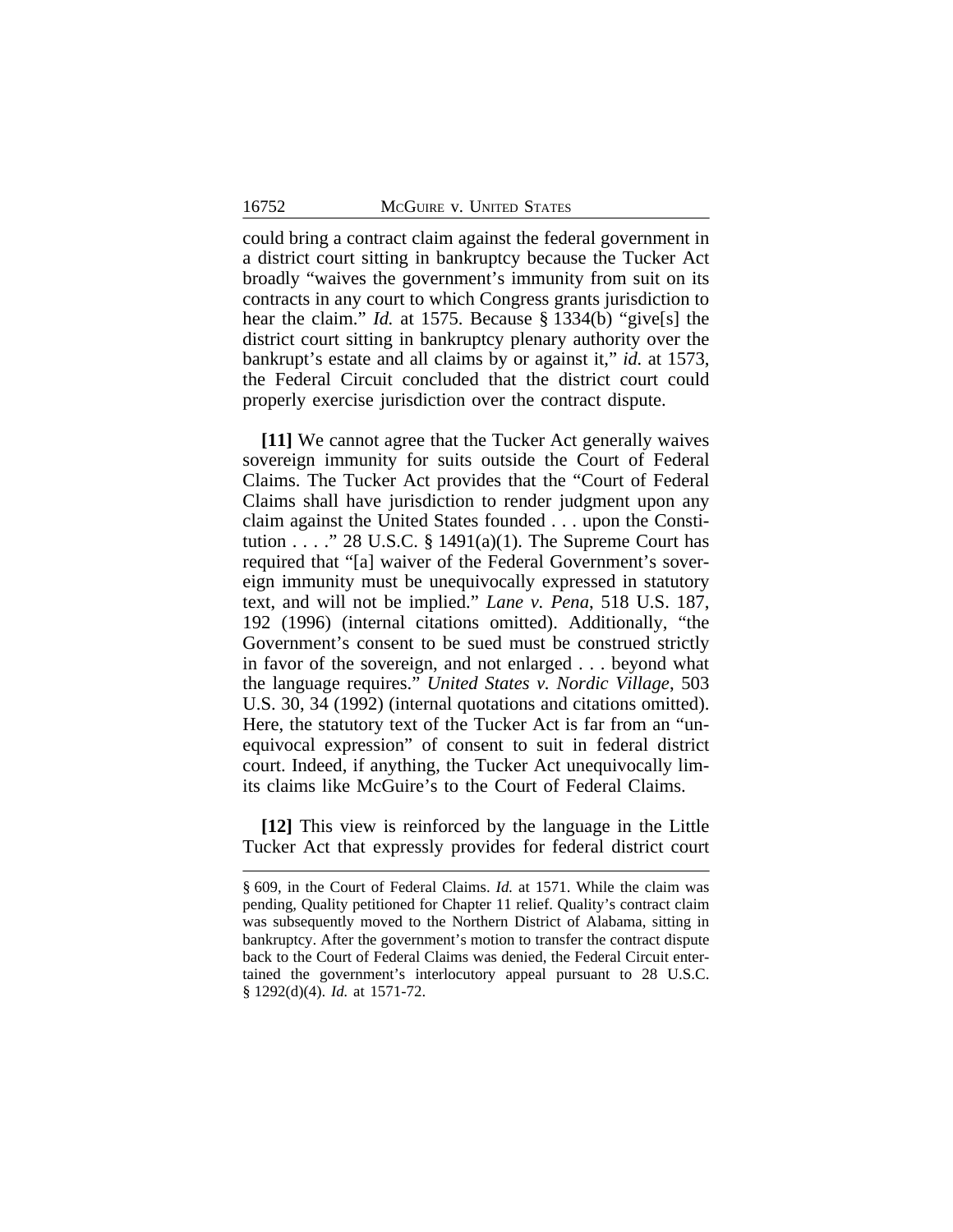McGuire v. United States 16753

jurisdiction over Tucker Act claims for \$10,000 or less. The Little Tucker Act "effects . . . [an] explicit waiver" of sovereign immunity to such suits in district court. *Army & Air Force Exch. Serv. v. Sheehan*, 456 U.S. 728, 734 (1982). The express inclusion of concurrent district court jurisdiction in the Little Tucker Act suggests that Congress intended to preclude district court jurisdiction over claims in excess of \$10,000.

The inclusion of specific waivers of sovereign immunity in the Bankruptcy Code buttresses our conclusion. Section 106 of the Bankruptcy Code waives the federal government's sovereign immunity in three circumstances: (1) where the substantive authority for the cause of action arises from the Bankruptcy Code itself; (2) for compulsory counterclaims against government claims; and (3) for permissive counterclaims capped by a set-off limitation. *See* 11 U.S.C. § 106(a)- (c); *Quality Tooling*, 47 F.3d at 1583 (Fed. Cir. 1995) (Schall, J., dissenting). The district court did not find a waiver of sovereign immunity based on any of these provisions, nor does it appear that any apply to McGuire's takings claim. The express, specific waivers in § 106 suggest that Congress did not intend to broadly consent to suit in bankruptcy court for any claim that falls under the Tucker Act. Additionally, these express waivers would be unnecessary if Congress, through the Tucker Act, broadly consented to suit in federal district court.

We also observe that *Quality Tooling* is at odds with Congress' intent in creating the Federal Circuit to address the "special need for nationwide uniformity" in areas of law encompassed by the Tucker Act. *Hohri*, 482 U.S. at 71 (internal quotations and citation omitted). While the Little Tucker Act permits suits in district court for damages claims of \$10,000 or less, an appeal on such claims is assigned to the Federal Circuit — the same court that hears appeals of Tucker Act claims from the Court of Federal Claims. *See* 28 U.S.C. § 1295(a)(2). "A conspicuous feature of these judicial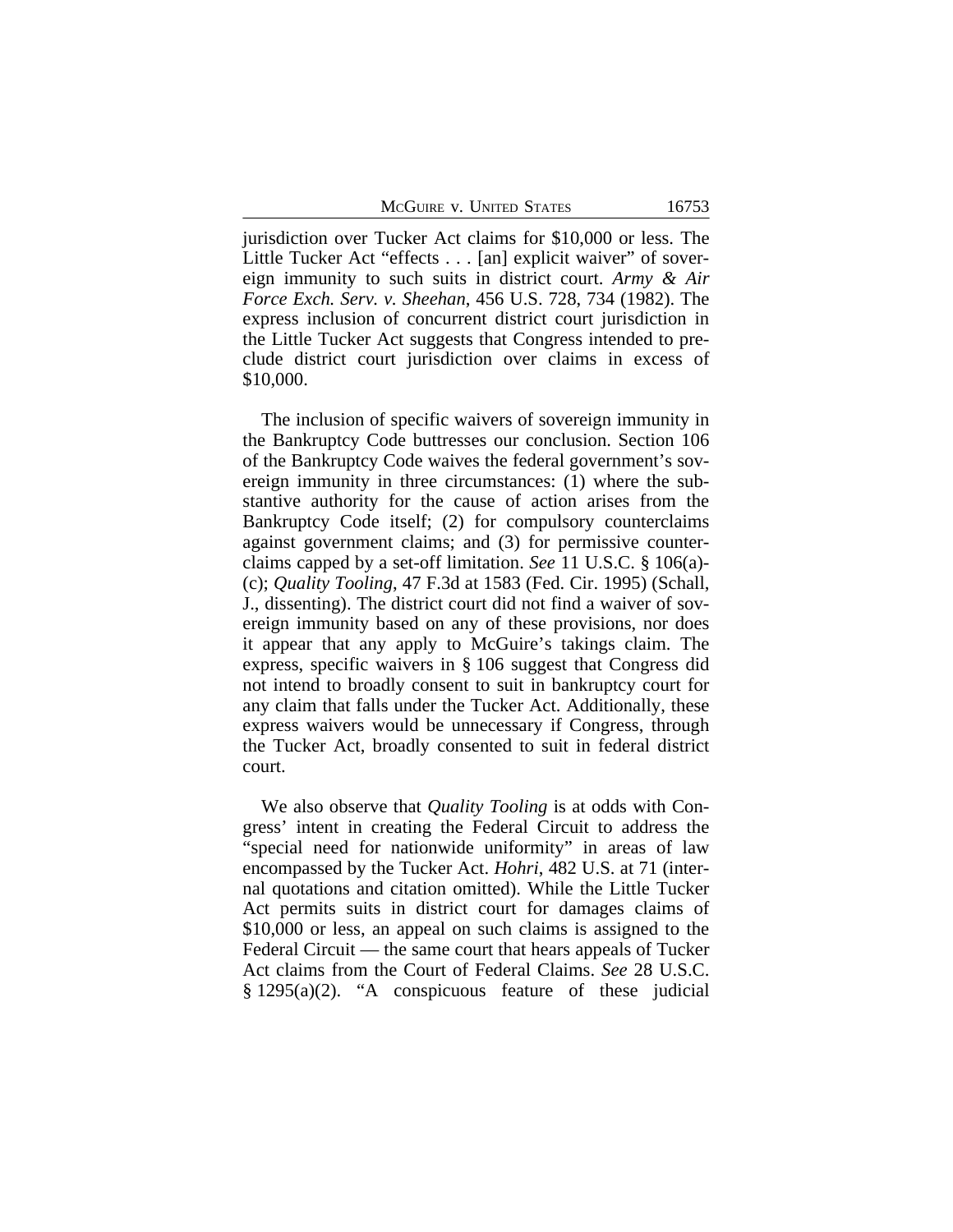arrangements is the creation of exclusive Federal Circuit jurisdiction over *every appeal* from a Tucker Act or nontax Little Tucker Act claim." *Hohri*, 482 U.S. at 72-73. Thus *Quality Tooling* is contrary to Congress' goal of creating uniformity in the law that affects the federal government (although, admittedly, this concern does not apply with much force to claims like McGuire's, which are frequently brought in district court outside the bankruptcy context).

There is nothing unusual about our conclusion that the Tucker Act effects a limited waiver of sovereign immunity in the Court of Federal Claims. In other contexts, the Supreme Court has recognized that a waiver of sovereign immunity can be forum-specific: "[I]t rests with Congress to determine not only whether the United States may be sued, but in what courts the suit may be brought." *Minnesota v. United States*, 305 U.S. 382, 388 (1939); *see also Hercules, Inc. v. United States*, 516 U.S. 417, 422 (1996) ("The United States, as sovereign, is immune from suit save as it consents to be sued . . . and the terms of its consent to be sued in any court define that court's jurisdiction to entertain the suit.") (internal quotations omitted). In *Minnesota*, 305 U.S. at 389-90, the Supreme Court held that a statute providing that Indian lands in which the United States had an interest could be condemned granted permission for states to sue the United States with respect to such lands, but that the waiver was limited to suit in federal district court. Similarly, in *United States v. Shaw*, 309 U.S. 495, 501-02 (1940), the Supreme Court held that a Michigan probate court did not have jurisdiction over a cross-claim against the United States in an amount greater than necessary as a set-off, which was authorized by statute. The Court observed that a number of policy concerns supported Shaw's position: the preference for a single adjudication, the necessity of a complete examination of the cross-claim, and that the government had voluntarily injected itself into the probate proceeding. *Id.* at 502. It nonetheless concluded that "[i]t is not our right to extend the waiver of sovereign immunity more broadly than has been directed by the Congress." *Id.*;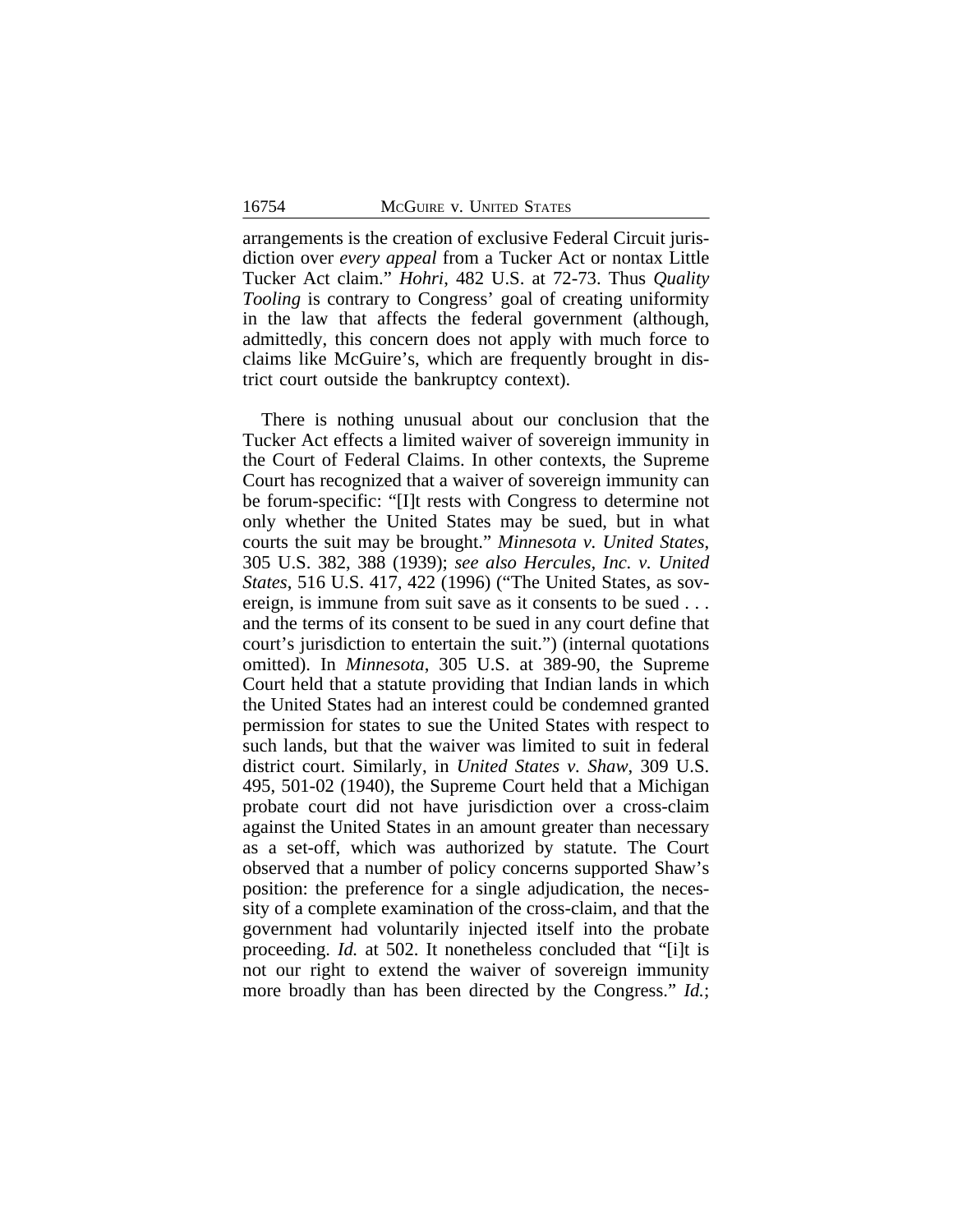| McGuire v. United States |  |  |
|--------------------------|--|--|
|--------------------------|--|--|

*see also Quality Tooling*, 47 F.3d at 1581-83 (Schall, J., dissenting) (discussing *Minnesota* and *Shaw* in detail).

**[13]** The *Quality Tooling* majority distinguished *Shaw* and *Minnesota* on the ground that those cases involved the question of state court jurisdiction over the federal government, whereas here both courts involved "are creatures of the federal sovereign." 47 F.3d at 1577. While that distinction may have some relevance to immunity analysis, *see id.* at 1577 n.9, it does not alter the ordinary practice of narrowly construing waivers of immunity. Here, like in *Shaw*, there are a number of practical considerations that weigh in favor of district court jurisdiction over McGuire's takings claim. However, because the government has not unequivocally waived its sovereign immunity to suit in district court for claims like McGuire's, the district court erred by concluding it had jurisdiction to try the merits of the Tucker Act claims.

#### IV

**[14]** Our conclusion that the Court of Federal Claims is the proper court to entertain the merits of McGuire's takings claims does not mean that the district and bankruptcy courts have no jurisdictional role. To the contrary, "[t]he district court in which the bankruptcy case is commenced obtains exclusive in rem jurisdiction over all of the property in the estate." *Hong Kong and Shanghai Banking Corp., Ltd. v. Simon (In re Simon)*, 153 F.3d 991, 996 (9th Cir. 1998). A chose in action is property of the bankruptcy estate pursuant to 11 U.S.C. § 541(a)(1). *City & County of San Francisco v. PG & E Corp.*, 433 F.3d 1115, 1126 (9th Cir. 2006). For this reason, only bankruptcy trustees, debtors-in-possession, or bankruptcy court authorized entities have standing to sue on behalf of the estate. *Estate of Spirtos v. One San Bernardino County Superior Court Case Numbered SPR 02211*, 443 F.3d 1172, 1175 (9th Cir. 2006). If McGuire had attempted to pursue his takings action in the Court of Federal Claims without bankruptcy court approval, his suit would have been subject